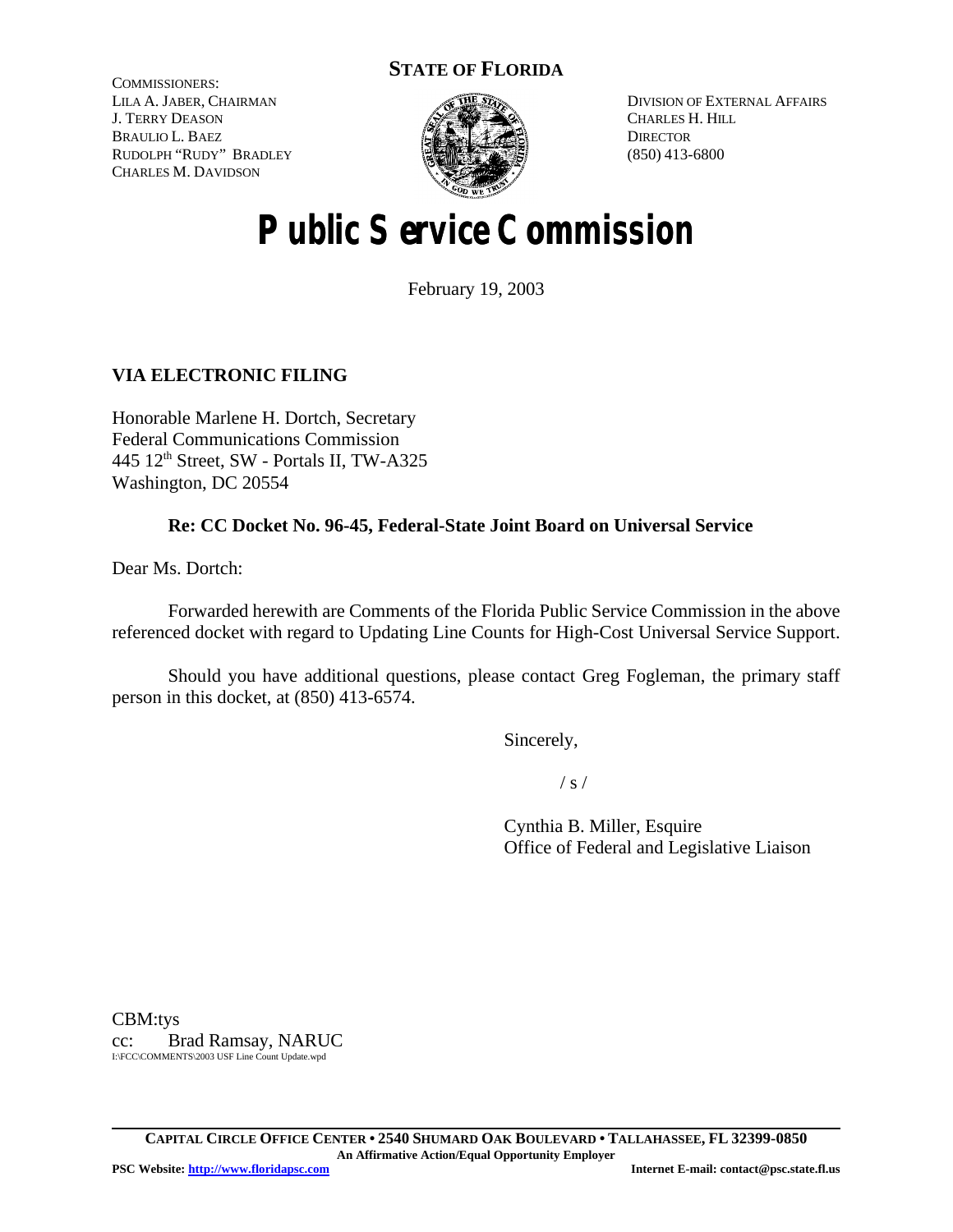## **Before the FEDERAL COMMUNICATIONS COMMISSION Washington, D.C. 20554**

) )  $\lambda$ ) )

In the Matter of

Federal-State Joint Board on Universal Service

CC Docket No. 96-45

## **FLORIDA PUBLIC SERVICE COMMISSION COMMENTS ON FEDERAL COMMUNICATIONS COMMISSION NOTICE REGARDING UPDATING LINE COUNTS FOR HIGH-COST UNIVERSAL SERVICE SUPPORT**

On January 7, 2003, the Federal Communications Commission's (FCC's) Wireline Competition Bureau issued a Public Notice seeking comment on updating line count data and other limited information used to calculate high-cost universal service support amounts for non-rural carriers. Our comments concern whether the FCC should update certain inputs to the model, such as those for general support facilities, switching costs, and line counts. We also comment on how those lines should be allocated by class of service. In general, the Florida Public Service Commission (FPSC) believes that all of the inputs discussed in the public notice should be updated to reflect the most current data available. Using such data would capture changes in the economies of scale within the modeled network.

## **I. Updating Line Counts**

As access lines continue to change, continued use of older line count data to compute annual per-line support amounts, while using quarterly line count data to compute aggregate support and distribution, may result in increasing the size of the high cost fund for non-rural carriers. The FPSC believes that such a result would be contrary to the intent of the Telecommunications Act of 1996 (the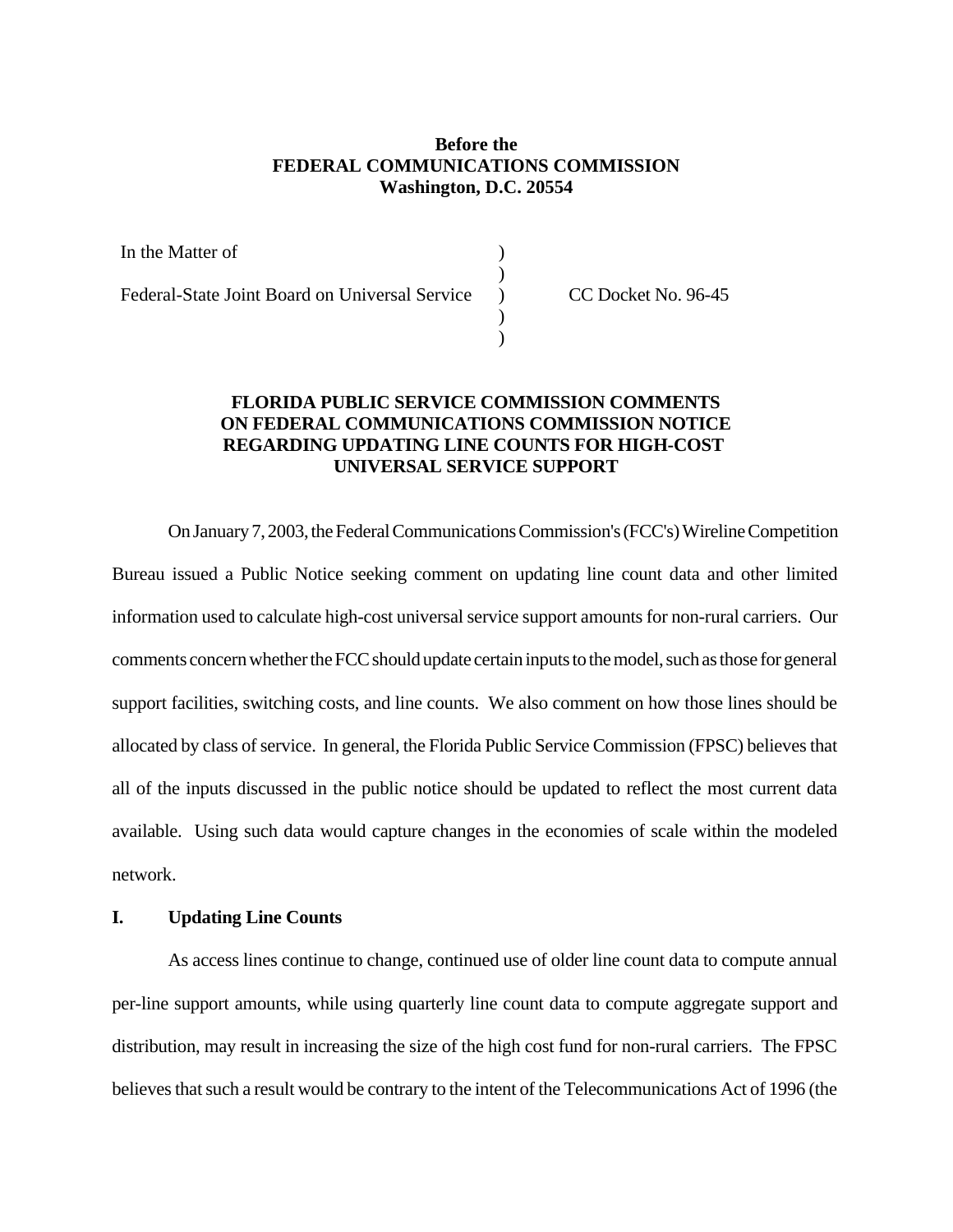Florida Public Service Commission Docket No. 96-45 Page 3

Act). Section 254(b)(5) of the Act states that specific, predictable, and sufficient Federal and State mechanisms should be in place to preserve and advance universal service. We believe the current methodology could misdirect support and result in a high-cost fund that is larger than necessary. While we support the use of updated line count data, we believe that it is preferable that the vintage of line count data used to determine per line support and to compute total high-cost fund be identical. To that end, the FPSC recommends that if the FCC adjusts support amounts each quarter, the new quarterly line count data should also be used to recalculate costs.**<sup>1</sup>**

## **II. Updating General Support Facilities & Switching Costs**

The FCC's notice also requested comments on updating inputs relating to general support facilities (GSF). GSF includes such items as buildings, motor vehicles, and general support computers. Only a portion of GSF is added to the model's estimate of outside plant, switching, and transport investment. The model currently uses traffic parameters obtained from Automated Reporting Management Information System (ARMIS) and the National Exchange Carrier Association (NECA). This data is used to determine the percentage of the switch allocated to supported services and the switch port requirement for interoffice transport. Updating the general support facilities data is necessary to adequately reflect the cost of providing the supported services. Given the availability of the updated information from the ARMIS reports, the FPSC believes that updating this data would be necessary to meet the requirements of Section 254(b)(5).

<sup>&</sup>lt;sup>1</sup> We note that certain other key data used in the Synthesis model (i.e., census and road network data) have not been updated since the adoption of the model.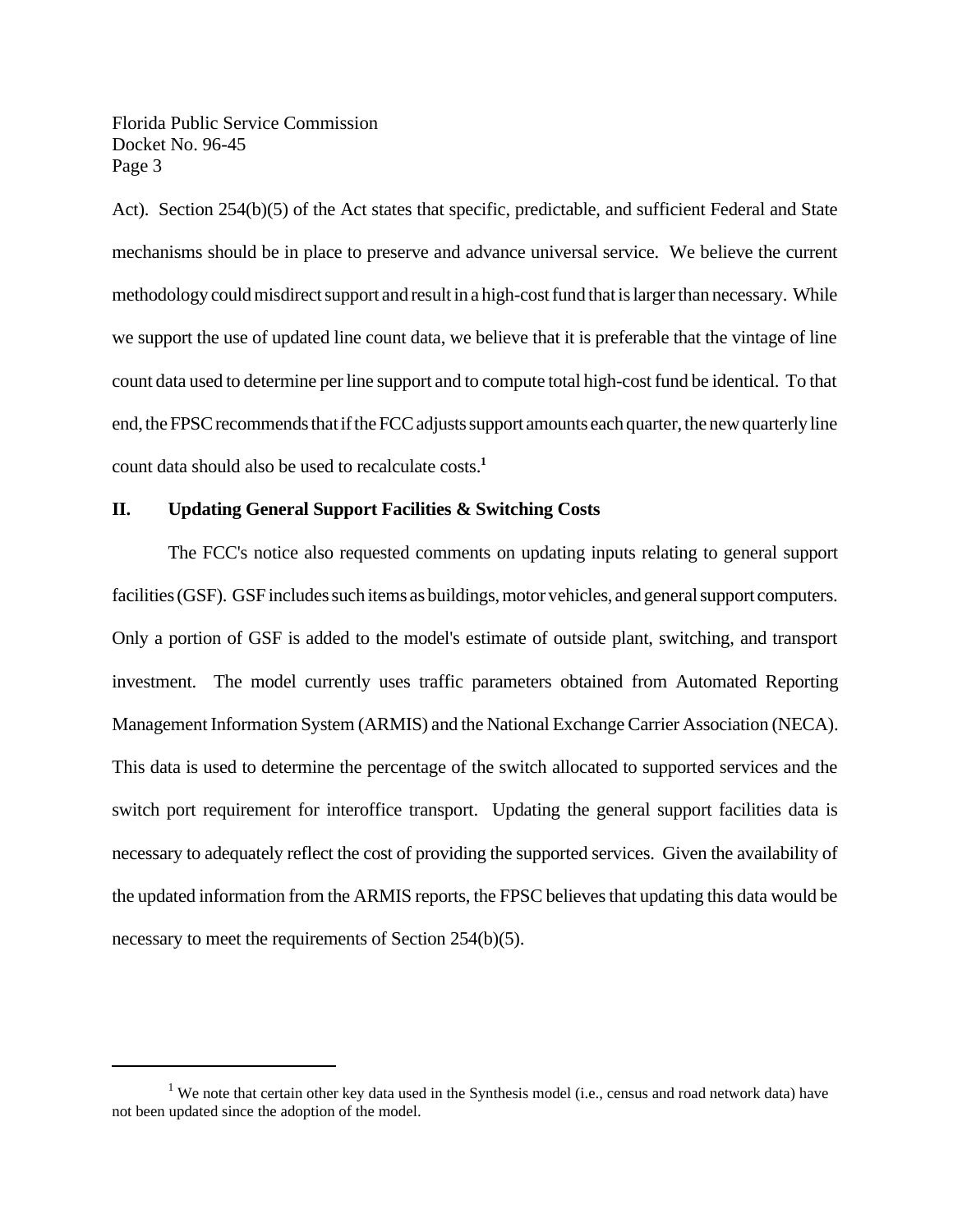Florida Public Service Commission Docket No. 96-45 Page 4

#### **III. Class of Service**

The FCC seeks comment on how these updated line counts should be allocated to the classes of service in the FCC's synthesis model. The Synthesis model uses service classification (i.e., business line, residential line, special access line, payphone line, or single business line) in establishing average per-line costs. However, the new wire center line count data does not include class of service information on a wire center basis.

In previous orders, $<sup>2</sup>$  the FCC concluded that it should allocate its line count data to the classes</sup> of service used in the model based on the historical relationships derived from line count data previously filed and publicly available. The FPSC contends that this approach represents a reasonable approach for estimating the appropriate service classification for the new line count data, given the lack of publicly available current data.

#### **IV. Conclusion**

In conclusion, the FPSC supports the use of more current line count, GSF, and switching cost data for calculating high-cost universal service support for non-rural carriers. If this information is not updated on a timely basis, the Universal Service Support mechanism may be excessively costly. The FPSC would be willing to support updating line count data quarterly only if the data is used in both calculating costs and distributing support. With regard to class of service delineation of the line count

<sup>&</sup>lt;sup>2</sup> See 2002 Line Counts Update Order, 16 FCC Rcd at 22422-23, paras. 13-14; 2001 Line Counts Update Order, 15 FCC Rcd at 23966, paras. 14-16. Federal-State Joint Board on Universal Service, CC Docket No. 96-45, Forward-looking Mechanism for High-Cost Support for Non-rural LECs, CC Docket No. 97-160, Order, DA 99-1406 (Com. Car. Bur. rel. July 19, 1999) (1999 Data Request).